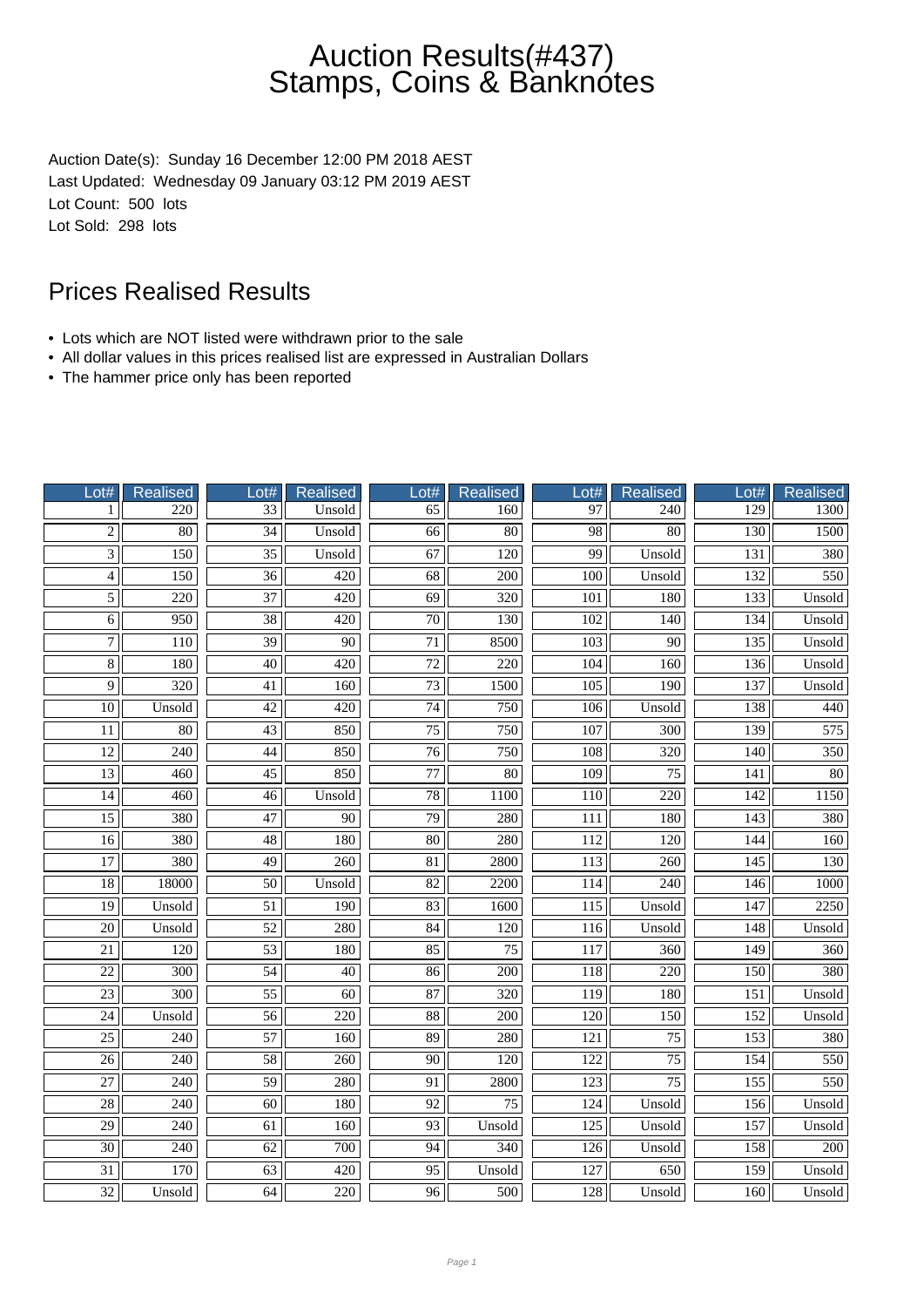Auction Date(s): Sunday 16 December 12:00 PM 2018 AEST Last Updated: Wednesday 09 January 03:12 PM 2019 AEST Lot Count: 500 lots Lot Sold: 298 lots

- Lots which are NOT listed were withdrawn prior to the sale
- All dollar values in this prices realised list are expressed in Australian Dollars
- The hammer price only has been reported

| Lot#             | Realised         | Lot#             | <b>Realised</b>  | Lot#             | <b>Realised</b>  | $_0$ ot#         | Realised         | Lot#             | <b>Realised</b>  |
|------------------|------------------|------------------|------------------|------------------|------------------|------------------|------------------|------------------|------------------|
| 161              | 1900             | 193              | Unsold           | $\overline{225}$ | 12000            | 257              | 3500             | 289              | 750              |
| 162              | Unsold           | 194              | Unsold           | $\overline{226}$ | 12000            | 258              | 120              | $\overline{290}$ | 420              |
| 163              | Unsold           | 195              | Unsold           | 227              | Unsold           | 259              | Unsold           | 291              | 650              |
| 164              | Unsold           | 196              | 160              | 228              | 320              | 260              | 150              | $\overline{292}$ | 650              |
| 165              | Unsold           | 197              | 300              | 229              | 1800             | 261              | 200              | 293              | Unsold           |
| 166              | Unsold           | 198              | 3400             | 230              | Unsold           | $\overline{262}$ | 220              | $\overline{294}$ | Unsold           |
| 167              | Unsold           | 199              | Unsold           | 231              | Unsold           | 263              | 85               | $\overline{295}$ | 220              |
| 168              | Unsold           | $\overline{200}$ | $\overline{400}$ | 232              | Unsold           | 264              | Unsold           | 296              | $\overline{200}$ |
| 169              | 325              | 201              | 240              | 233              | 300              | 265              | 180              | 297              | 220              |
| 170              | 325              | 202              | 280              | 234              | 950              | 266              | 420              | 298              | 75               |
| 171              | 220              | 203              | Unsold           | 235              | 2200             | 267              | 650              | 299              | 575              |
| 172              | Unsold           | $\overline{204}$ | Unsold           | 236              | 400              | 268              | $\overline{420}$ | 300              | Unsold           |
| 173              | 750              | $\overline{205}$ | $\overline{460}$ | 237              | Unsold           | $\overline{269}$ | 280              | $\overline{301}$ | Unsold           |
| 174              | 3200             | 206              | 150              | 238              | Unsold           | 270              | 65               | 302              | 150              |
| $\overline{175}$ | Unsold           | 207              | 13000            | 239              | 100              | $\overline{271}$ | 120              | $\overline{303}$ | Unsold           |
| 176              | 300              | 208              | Unsold           | 240              | 130              | 272              | Unsold           | 304              | Unsold           |
| 177              | 360              | $\overline{209}$ | Unsold           | 241              | Unsold           | $\overline{273}$ | $\overline{360}$ | $\overline{305}$ | Unsold           |
| 178              | 650              | 210              | 450              | 242              | 160              | 274              | Unsold           | 306              | 220              |
| 179              | Unsold           | $\overline{211}$ | 130              | $\overline{243}$ | Unsold           | 275              | Unsold           | $\overline{307}$ | Unsold           |
| 180              | Unsold           | 212              | 160              | 244              | Unsold           | 276              | Unsold           | 308              | 300              |
| 181              | Unsold           | 213              | Unsold           | 245              | 1500             | 277              | Unsold           | 309              | 120              |
| 182              | Unsold           | 214              | Unsold           | 246              | $\overline{75}$  | $\overline{278}$ | $\overline{70}$  | $\overline{310}$ | Unsold           |
| 183              | $\overline{220}$ | $\overline{215}$ | 650              | $\overline{247}$ | $\overline{95}$  | $\overline{279}$ | $\overline{75}$  | $\overline{311}$ | 650              |
| 184              | Unsold           | $\overline{216}$ | Unsold           | 248              | $\overline{320}$ | 280              | Unsold           | $\overline{312}$ | Unsold           |
| 185              | 1400             | 217              | Unsold           | 249              | 75               | 281              | Unsold           | 313              | Unsold           |
| 186              | Unsold           | 218              | Unsold           | 250              | $\overline{60}$  | 282              | Unsold           | $\overline{314}$ | Unsold           |
| 187              | Unsold           | 219              | Unsold           | 251              | Unsold           | 283              | 260              | 315              | 300              |
| 188              | Unsold           | $\overline{220}$ | 260              | $\overline{252}$ | $\overline{360}$ | 284              | $\overline{300}$ | $\overline{316}$ | Unsold           |
| 189              | 120              | 221              | 440              | 253              | Unsold           | 285              | 320              | 317              | 850              |
| 190              | 190              | $\overline{222}$ | 340              | 254              | Unsold           | 286              | Unsold           | 318              | 480              |
| $\overline{191}$ | 160              | 223              | 12000            | 255              | Unsold           | 287              | 150              | 319              | Unsold           |
| 192              | 190              | 224              | 12000            | 256              | 150              | 288              | Unsold           | 320              | Unsold           |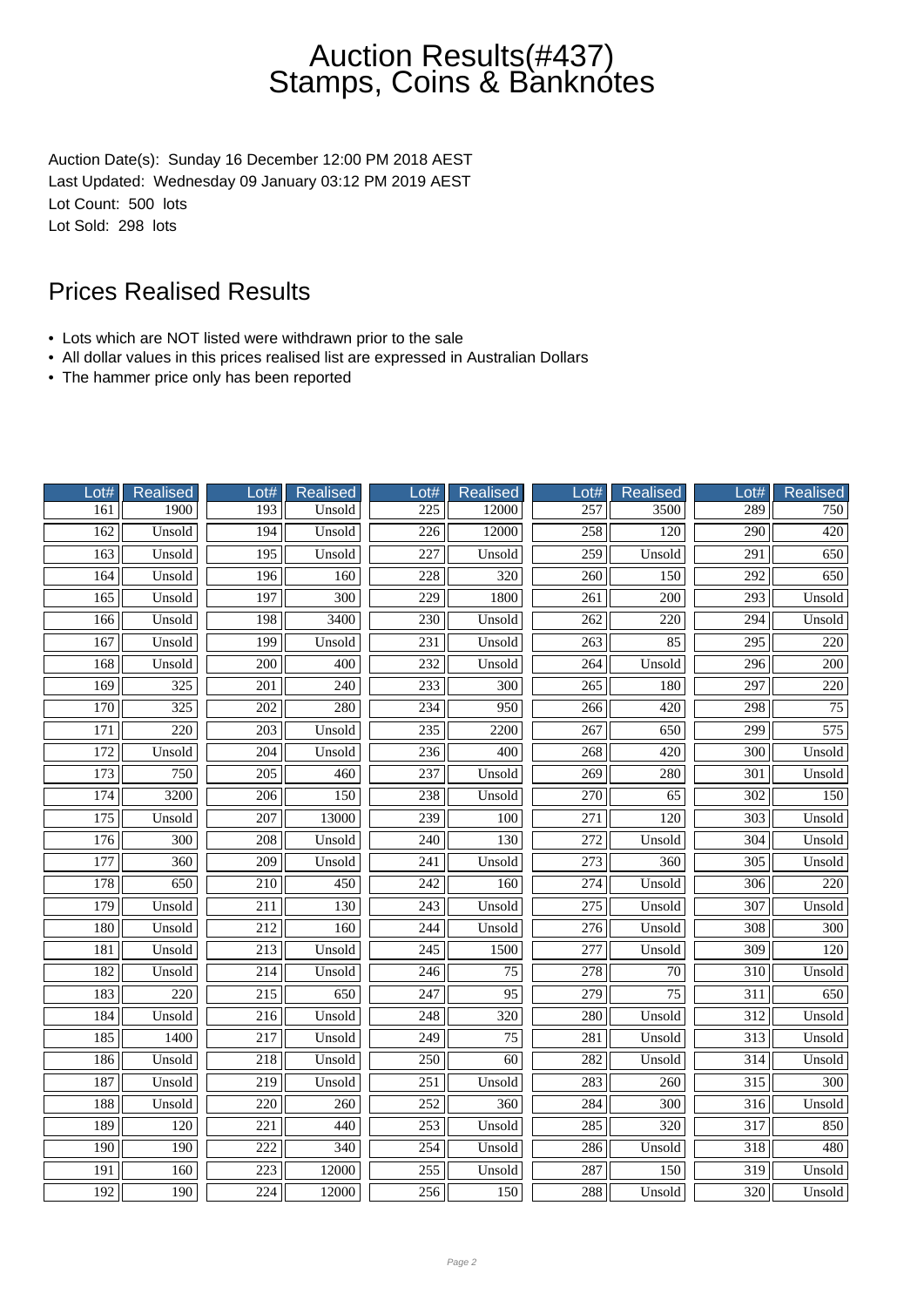Auction Date(s): Sunday 16 December 12:00 PM 2018 AEST Last Updated: Wednesday 09 January 03:12 PM 2019 AEST Lot Count: 500 lots Lot Sold: 298 lots

- Lots which are NOT listed were withdrawn prior to the sale
- All dollar values in this prices realised list are expressed in Australian Dollars
- The hammer price only has been reported

| Lot#             | <b>Realised</b>  | Lot#             | <b>Realised</b>  | Lot#             | <b>Realised</b>  | $_0$ t# | Realised         | Lot#             | <b>Realised</b>  |
|------------------|------------------|------------------|------------------|------------------|------------------|---------|------------------|------------------|------------------|
| 321              | 140              | 353              | Unsold           | 385              | 280              | 417     | 1100             | 449              | Unsold           |
| $\overline{322}$ | $\overline{190}$ | $\frac{354}{7}$  | 600              | 386              | Unsold           | 418     | $\overline{75}$  | $\overline{450}$ | Unsold           |
| $\overline{323}$ | 260              | 355              | $\overline{200}$ | 387              | Unsold           | 419     | Unsold           | $\overline{451}$ | $\overline{300}$ |
| $\frac{324}{ }$  | Unsold           | 356              | 1300             | 388              | 240              | 420     | Unsold           | 452              | 220              |
| 325              | 180              | 357              | 650              | 389              | Unsold           | 421     | Unsold           | 453              | Unsold           |
| 326              | 130              | 358              | 750              | 390              | Unsold           | 422     | 220              | 454              | Unsold           |
| 327              | 75               | 359              | Unsold           | 391              | Unsold           | 423     | 75               | 455              | Unsold           |
| 328              | $\overline{220}$ | $\overline{360}$ | Unsold           | $\overline{392}$ | Unsold           | 424     | $\overline{220}$ | 456              | Unsold           |
| 329              | Unsold           | 361              | 900              | 393              | Unsold           | 425     | Unsold           | 457              | Unsold           |
| 330              | Unsold           | 362              | 100              | 394              | Unsold           | 426     | Unsold           | 458              | 100              |
| 331              | 400              | 363              | Unsold           | 395              | Unsold           | 427     | Unsold           | 459              | 2250             |
| $\overline{332}$ | 400              | 364              | Unsold           | 396              | Unsold           | 428     | 160              | 460              | Unsold           |
| 333              | Unsold           | $\overline{365}$ | Unsold           | 397              | Unsold           | 429     | 85               | 461              | 200              |
| 334              | Unsold           | 366              | Unsold           | 398              | Unsold           | 430     | 750              | 462              | Unsold           |
| $\overline{335}$ | Unsold           | 367              | 380              | 399              | 280              | 431     | 85               | 463              | Unsold           |
| 336              | Unsold           | 368              | 150              | 400              | 650              | 432     | 75               | 464              | 150              |
| 337              | 180              | $\overline{369}$ | 150              | 401              | $\overline{220}$ | 433     | 160              | $\overline{465}$ | 120              |
| 338              | 220              | 370              | Unsold           | 402              | Unsold           | 434     | 240              | 466              | 150              |
| 339              | Unsold           | 371              | 120              | 403              | Unsold           | 435     | 750              | 467              | 60               |
| 340              | 260              | 372              | 750              | 404              | Unsold           | 436     | 460              | 468              | 75               |
| 341              | Unsold           | 373              | Unsold           | 405              | Unsold           | 437     | 550              | 469              | Unsold           |
| 342              | Unsold           | 374              | 110              | 406              | Unsold           | 438     | Unsold           | 470              | Unsold           |
| $\overline{343}$ | Unsold           | $\overline{375}$ | 180              | 407              | Unsold           | 439     | $\overline{300}$ | 471              | 150              |
| $\overline{344}$ | $\overline{100}$ | $\overline{376}$ | $\overline{120}$ | 408              | Unsold           | 440     | 550              | 472              | Unsold           |
| 345              | 750              | 377              | Unsold           | 409              | Unsold           | 441     | Unsold           | 473              | Unsold           |
| 346              | Unsold           | 378              | Unsold           | 410              | 340              | 442     | Unsold           | 474              | Unsold           |
| 347              | 260              | 379              | Unsold           | 411              | Unsold           | 443     | 120              | 475              | 220              |
| $\overline{348}$ | 140              | 380              | Unsold           | $\overline{412}$ | Unsold           | 444     | $\overline{75}$  | 476              | Unsold           |
| 349              | 220              | 381              | Unsold           | 413              | 150              | 445     | 60               | 477              | Unsold           |
| 350              | Unsold           | 382              | 180              | 414              | Unsold           | 446     | Unsold           | 478              | Unsold           |
| 351              | Unsold           | 383              | 6500             | 415              | Unsold           | 447     | Unsold           | 479              | Unsold           |
| 352              | Unsold           | 384              | 500              | 416              | Unsold           | 448     | Unsold           | 480              | Unsold           |